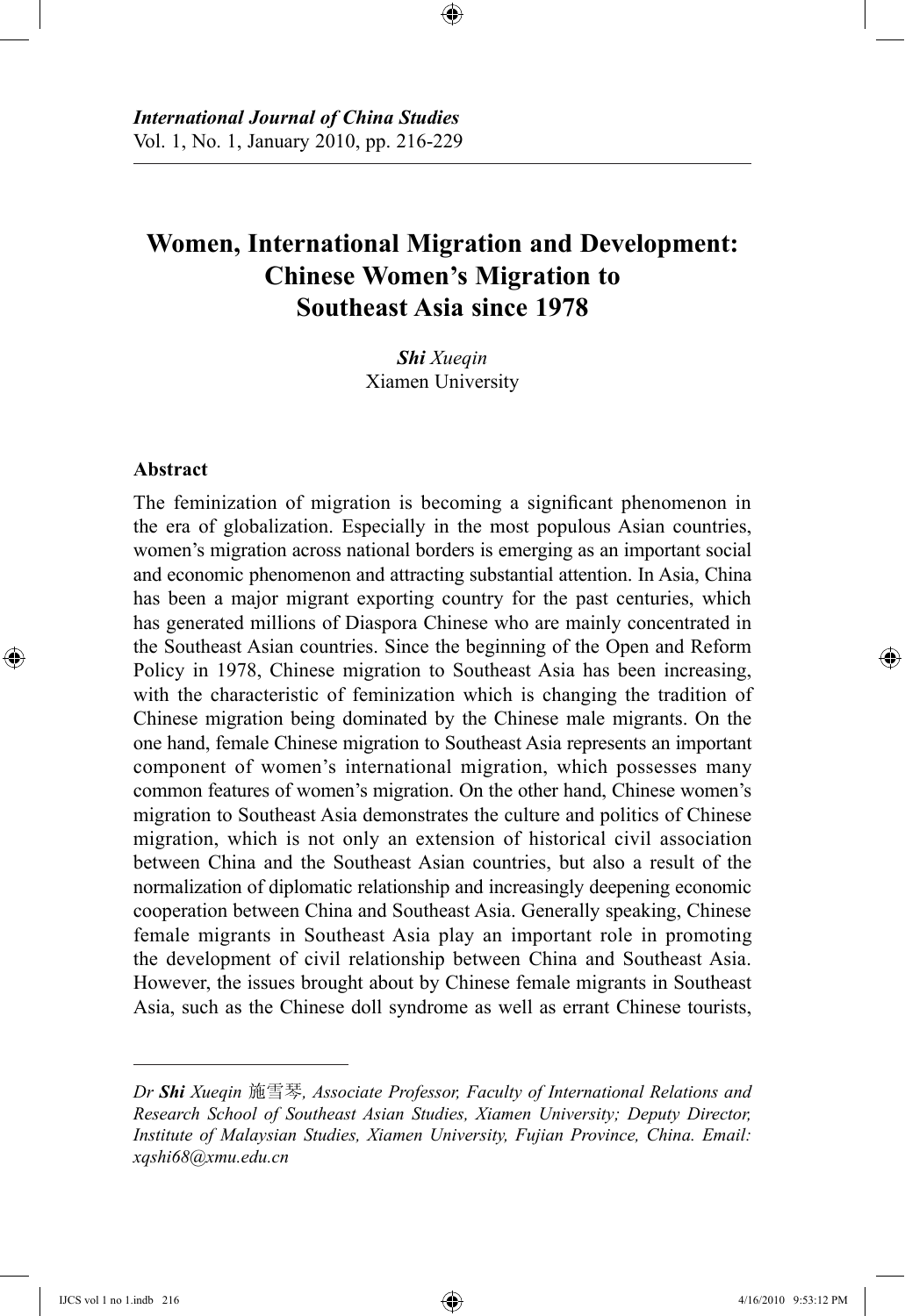have had a negative impact upon the reputation of Chinese female migrants and the relationship between China and Southeast Asia.

⊕

*Keywords*: *Chinese women's migration, China-ASEAN Relations, international migration, China's Open and Reform Policy*

# **1. Introduction: Contextualizing the Problem – Feminization of Migration and Chinese Women's Migration to Southeast Asia**

The feminization of migration is becoming a significant phenomenon in the era of globalization. According to the report *State of World Population 2006* published by UNFPA, nowadays, women constitute almost half of all international migrants worldwide, reaching 95 million (UNFPA, 2006). In Asia, the most populous region in the world, women also participate actively in the surging global migration wave. The UNFPA report reveals that in Asia the number of women migrating from some countries has surpassed that of males. The majority migrate alone to the neighbouring East Asian countries, the Middle East and elsewhere. By the year 2000, an estimated two million Asian women were working in neighbouring countries. In 2005, over 65 per cent of the nearly 3,000 Filipinos who left their country every day for work or residence abroad were women. From Sri Lanka in 2002, there were two women for every male emigrant. Between 2000 and 2003, an average of 79 per cent of all migrants leaving Indonesia to work abroad were women. By the mid-1990s, an estimated 800,000 Asian women were migrating to the Middle East annually, mostly as domestic workers (UNFPA, 2006).

China, as the most populous country in the world, has been a major migrant export country in Asia in the past centuries which has exported millions of Chinese, the majority being male traders and labours who mainly aggregated in the neighbouring Southeast Asian countries. Since the foundation of the People's Republic of China, owing to the aftermath of the Cold War and the following overall deterioration of relationships between China and the Southeast Asian countries, the process of Chinese migration to Southeast Asia was interrupted from the 1950s to the 1980s, and almost fell to all-time  $low<sup>1</sup>$ 

Since the launching of the Open and Reform Policy, Chinese migration, after being discontinued for nearly 30 years, is set for revival. According to Zhuang (2008), it is estimated that there are about 2.3 million to 2.65 million new Chinese emigrants to Southeast Asia, including documented emigrants and non-documented emigrants.2 This newly emerging and ongoing migration wave with a quite visible characteristic of feminization of migration is attracting enormous attention, and reveals that an increasing number of Chinese women

⊕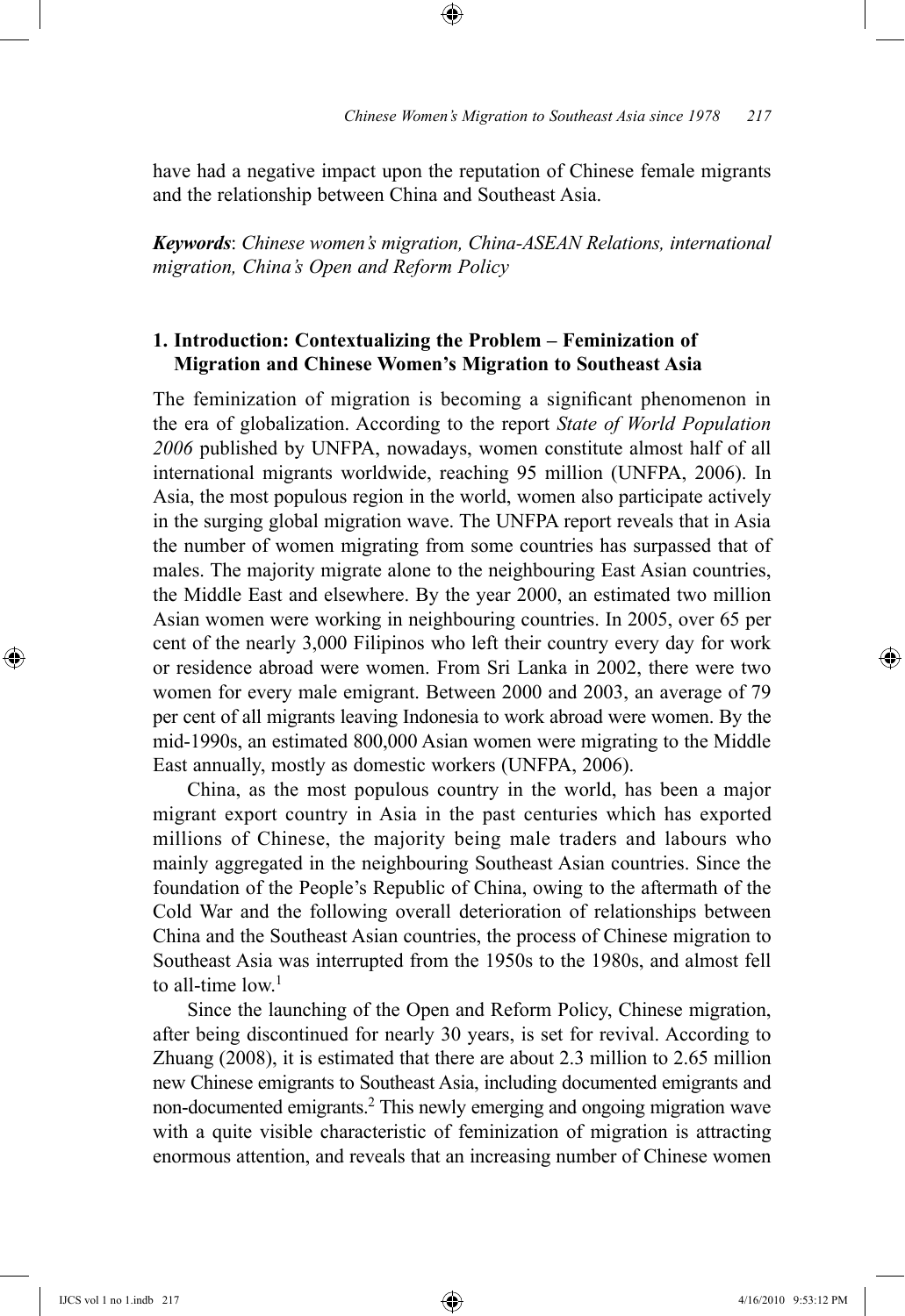are joining in the cross-border migration wave and are becoming an important constituent of migrants in the Southeast Asian countries.

⊕

For the traditional Chinese migrant society in Southeast Asia, which is constituted largely by male migrants, the newly emerging female migrants who break the limits of social and cultural norms are becoming a controversial topic both in China and in Southeast Asia. Undoubtedly, on the one hand, most documented Chinese female migrants are received hospitably by the local community and have been assimilated into local society. On the other hand, it is obvious that some Chinese female migrants in Southeast Asia are met with disgust and hatred rather than friendly receptions – actually some Chinese female migrants are commonly considered as invaders of local society who will destabilize local families with their immoral activities. With the arrival of a large number of young Chinese women, some newly coined terms such as "study mother" and "Chinese doll" are becoming popular labels for these new Chinese migrant women in Singapore.3 In Malaysia, accumulating resentment towards Chinese migrant women has resulted in a humiliating incident in 2005, in which the police allegedly conducted a strip-searching of a female tourist from China.4 The incident sparked off anger in Malaysia and China, resulting in Malaysia having to send officials to China scrambling to soothe relations. In addition, it has raised questions about the numbers of tourists from China which are cloaking a wave of illegal immigrants, smugglers and prostitutes. It also signals the extent to which China's growing economic clout is quickly turning it into an important diplomatic and political influence in Southeast Asia.

# **2. Chinese Migrant Women to Southeast Asia: From Minority to Half-Sky5**

China and ASEAN countries are geographical neighbours inextricably linked by land and water as well as historically associated by trade and other communications, and Chinese migrants has not only been a very important constituent in China-Southeast Asian relations, but also an immense momentum to promote the development of the relationship between China and Southeast Asia. Historically, there have been four waves of Chinese migration into Southeast Asia, according to Zhuang (2008). The first wave of Chinese migration to Southeast Asia lasted roughly 200 years, which began in the early 17th century, and ended in the middle of the 19th century. The first wave of Chinese migration to Southeast Asia was featured with the interplay of trade and migration, which immensely promoted Chinese migration to Southeast Asia and the formation of early Chinese community. The second wave of Chinese migration to Southeast Asia began in the middle of the 19th century, and ended at the beginning of the 20th century, which was largely constituted

⊕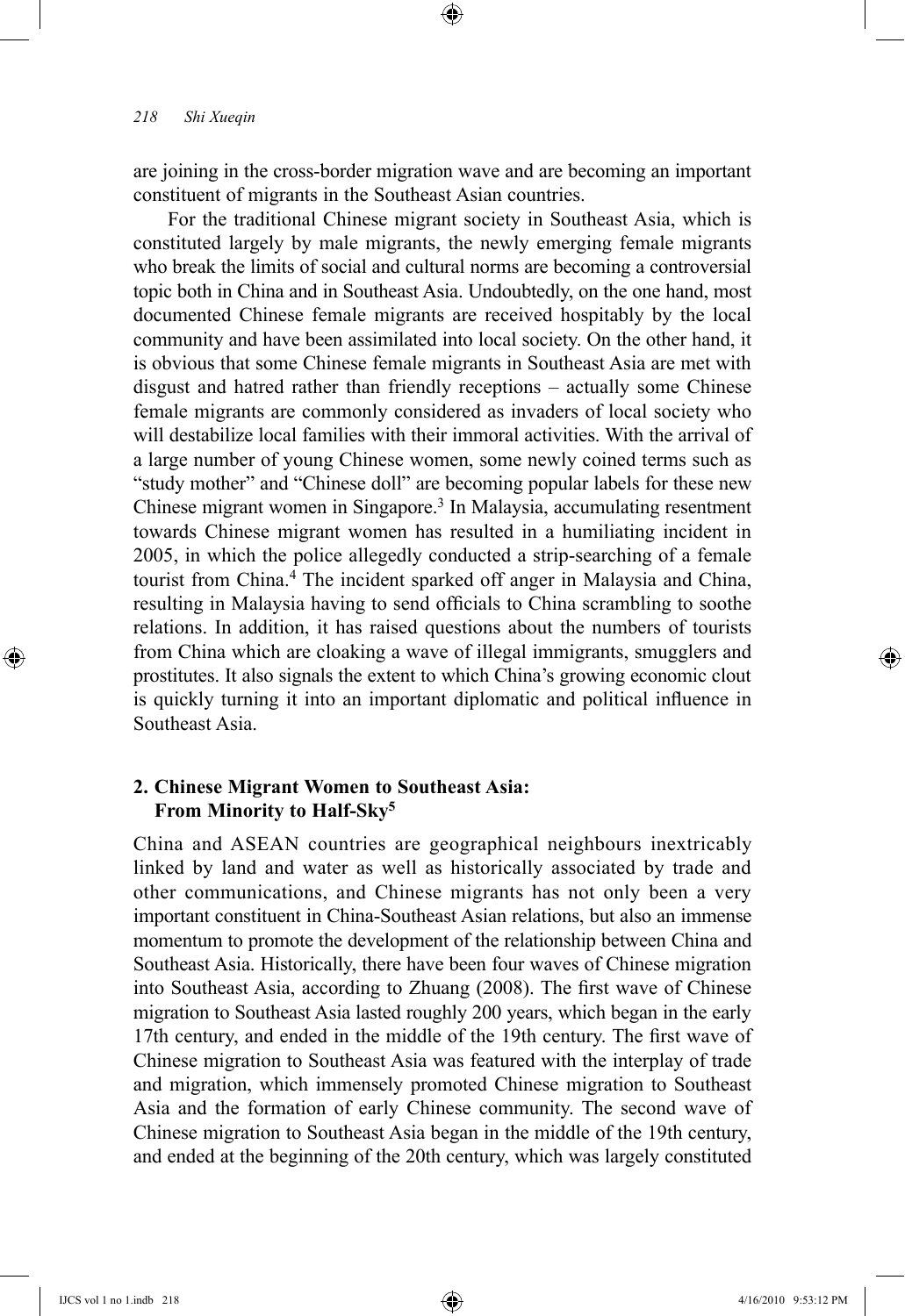by the "coolie" or "contract labours" who were mainly concentrated on the plantations run by western colonists in Southeast Asia. These two waves of Chinese migration to Southeast Asia naturally excluded women's role in early migration history, which was undoubtedly dominated by Chinese male traders and male labours. The third Chinese migration wave happened in the first half of the 20th century with the characteristic of spontaneous migration which was motivated by short economic boom in Southeast Asia during the First World War. This is the turning point in the history of female Chinese migration to Southeast Asia. The census of British Malaya revealed that during that period, the number of Chinese female migrants moving to the Straits Settlements increased significantly.6 Although the majority of Chinese women migrated with the status of dependency for family reunification, they began a new chapter of female Chinese migration to Southeast Asia in terms of numbers, and were motivated by the development of Chinese communities in Southeast Asia and the increasingly deepening interdependence between these Chinese communities and China, and the number of Chinese migrant women who desired to make a living independently in Southeast Asia has also started to increase. According to Fan (2005), Chinese migrant women in Southeast Asia have been increasing since the 1930s, with the majority being Chinese female migrant labour, roughly estimated to be about 190,000 (Fan, 2005: 84-88). In addition, it is noteworthy that Chinese female teachers were also involved in the migration to Southeast Asia for the purpose of teaching Chinese in *huaqiao* (i.e. the Chinese diaspora) schools, an aspect that manifested the new transformation of the structure of female migration. This multi-structure opened another new chapter of female Chinese migration to Southeast Asia.

⊕

Generally speaking, it was the first half of the 20th century especially the period of 1930s that witnessed the climax of female Chinese migration to Southeast Asia, which has dwindled steadily following the outbreak of the Pacific War, and finally fell to all-time low in the aftermaths of the end of World War II and the founding of the People's Republic of China.

With the implementation of the Open and Reform Policy in 1978, the Chinese migration wave, which had been constrained for nearly 30 years broke out again and has kept on surging till now. Southeast Asia, as the traditional and low-cost Chinese migration destination, once again is being targeted by Chinese migrants and incorporated into this newly surging Chinese migration wave. In the context of this new Chinese migration wave, question arises regarding the number of Chinese female migrants who have moved to Southeast Asia since 1978. It is a fairly difficult question since there are no accurate statistics of new Chinese female migrants in Southeast Asia. However, there is probably a rough estimation of Chinese female migrants in Southeast Asia based on Zhuang's estimation of the total number of new Chinese migrants to Southeast Asia (Table 1). Zhuang estimated that there

⊕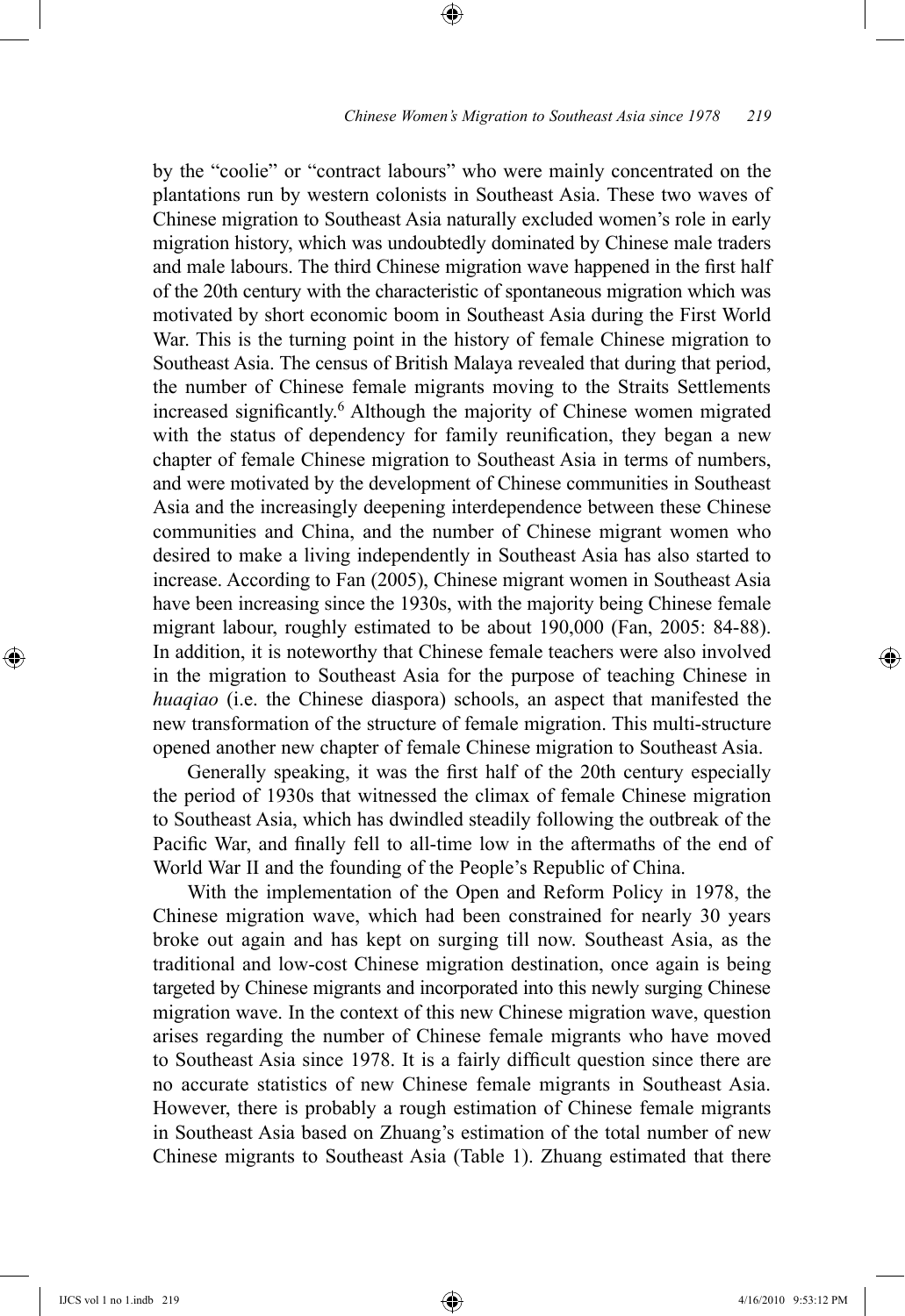## *220 Shi Xueqin*

I

 $\bigoplus$ 

| Country     | Number ('000) | Occupation                                                    | Note                                                             |
|-------------|---------------|---------------------------------------------------------------|------------------------------------------------------------------|
| Myanmar     | 1000-1100     | businessmen, technicians,<br>labour, farmers                  | quite significant<br>percentage of mobile<br>population          |
|             |               |                                                               | quite significant<br>percentage of non-<br>documented population |
| Thailand    | 350-400       | businessmen, technicians,<br>employees                        |                                                                  |
| Singapore   | 350-380       | students, professionals,<br>employees, businessmen,<br>labour |                                                                  |
| Philippines | 150-200       | businessmen, employees                                        | quite significant<br>percentage of non-<br>documented population |
| Malaysia    | 100-150       | businessmen, labour,<br>students, Chinese brides              | quite significant<br>percentage of mobile<br>population          |
| Viet Nam    | 100-120       | businessmen, investors,<br>professionals                      | quite significant<br>percentage of mobile<br>population          |
|             |               |                                                               | quite significant<br>percentage of<br>Taiwanese                  |
| Indonesia   | 100           | investors, technicians,<br>managers, businessmen              | quite significant<br>percentage of<br>Taiwanese                  |
| Laos        | 100           | businessmen, managers,<br>technicians, labour,<br>farmers     | quite significant<br>percentage of mobile<br>population          |
| Cambodia    | 50-100        | businessmen, technicians,<br>managers, labour                 | quite significant<br>percentage of mobile<br>population          |
| Total       | 2300-2650     | majority businessmen                                          | quite significant<br>percentage of mobile<br>population          |

 $\bigoplus$ 

Table 1 New Chinese Migrants in Southeast Asia, 2006

Source: Zhuang (2008).

 $\bigoplus$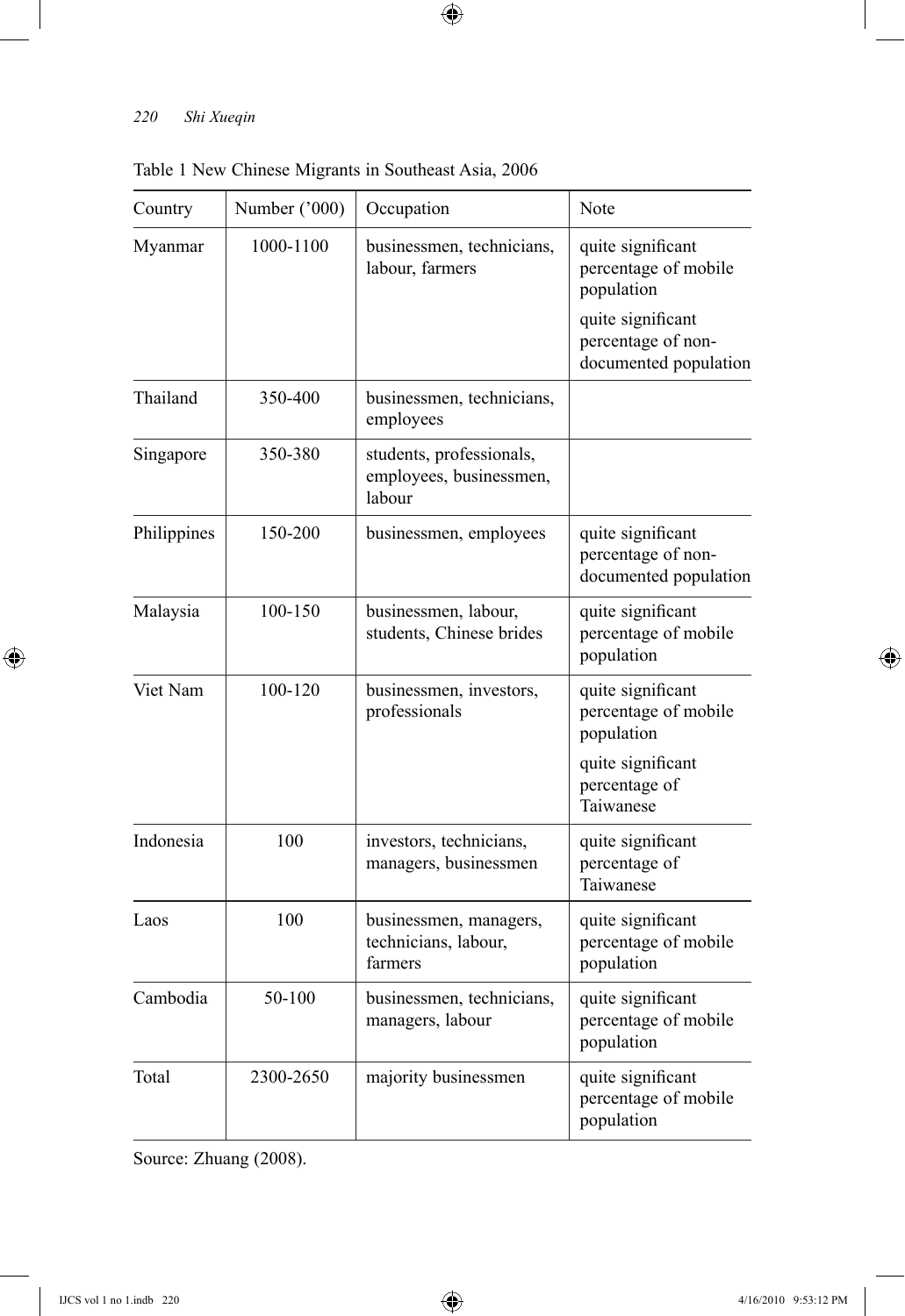were about 2.3 million to 2.65 million new Chinese emigrants to Southeast Asia and the trends of Chinese international migrants issued by the Population Division of the Department of Economic and Social Affairs of the United Nations (Table 2) show that women's share of the Chinese international migrants is nearly 50 per cent since 1960. Thus, from 1978, the number of Chinese female migrants to Southeast Asia is estimated at 1 million, which includes a quite significant percentage of mobile population.

⊕

# **3. The Categories and Status of Chinese Female Migrants in Southeast Asia**

Besides estimating the number of Chinese women migrants in Southeast Asia, it is also important to examine the occupations and status of Chinese women migrants in Southeast Asia. According to the recent media reports and studies on Chinese female migrants, Chinese female migrants in Southeast Asia can be divided into four categories, including female students and professionals, businesswomen, labours (including the number of Chinese women involved in sexual industry) and Chinese brides.

Since the implementation of China's Open and Reform Policy, the number of Chinese students studying abroad has been mounting tremendously. At the beginning, Chinese students preferred to study in the United States and Europe. From the 1990s, some Southeast Asian countries such as Singapore, Malaysia and the Philippines, where universities offer English education, began to attract much attention of Chinese students. With advantages of having comparatively low costs and close links with universities in western countries, Southeast Asian countries are gradually becoming the ideal destination of many Chinese students who want to study overseas.

In addition, the governments of some Southeast Asian countries are also eager to explore the market of education in China, and are thus making active policies to attract Chinese students. For example, in the middle of the 1990s, the Singapore government formulated various projects in order to lure foreign talent to study or work in Singapore. These projects had since been integrated into the current immigration policy of Singapore.7 In the context of Singapore's Foreign Talent Policy, since the 1990s, many mainland Chinese talents in various fields, especially in science and technology have been attracted to stay in Singapore. Besides, Singapore has an elaborate scheme to enroll brilliant high school students in mainland China at Singapore universities. These students will be awarded scholarships and have a chance to be granted permanent residentship should they choose to work in Singapore for six years after graduation. The Singapore government is also trying to attract primary students from middle-class families in China to study in Singapore, who actually need mother's company and care. In total, it is

⊕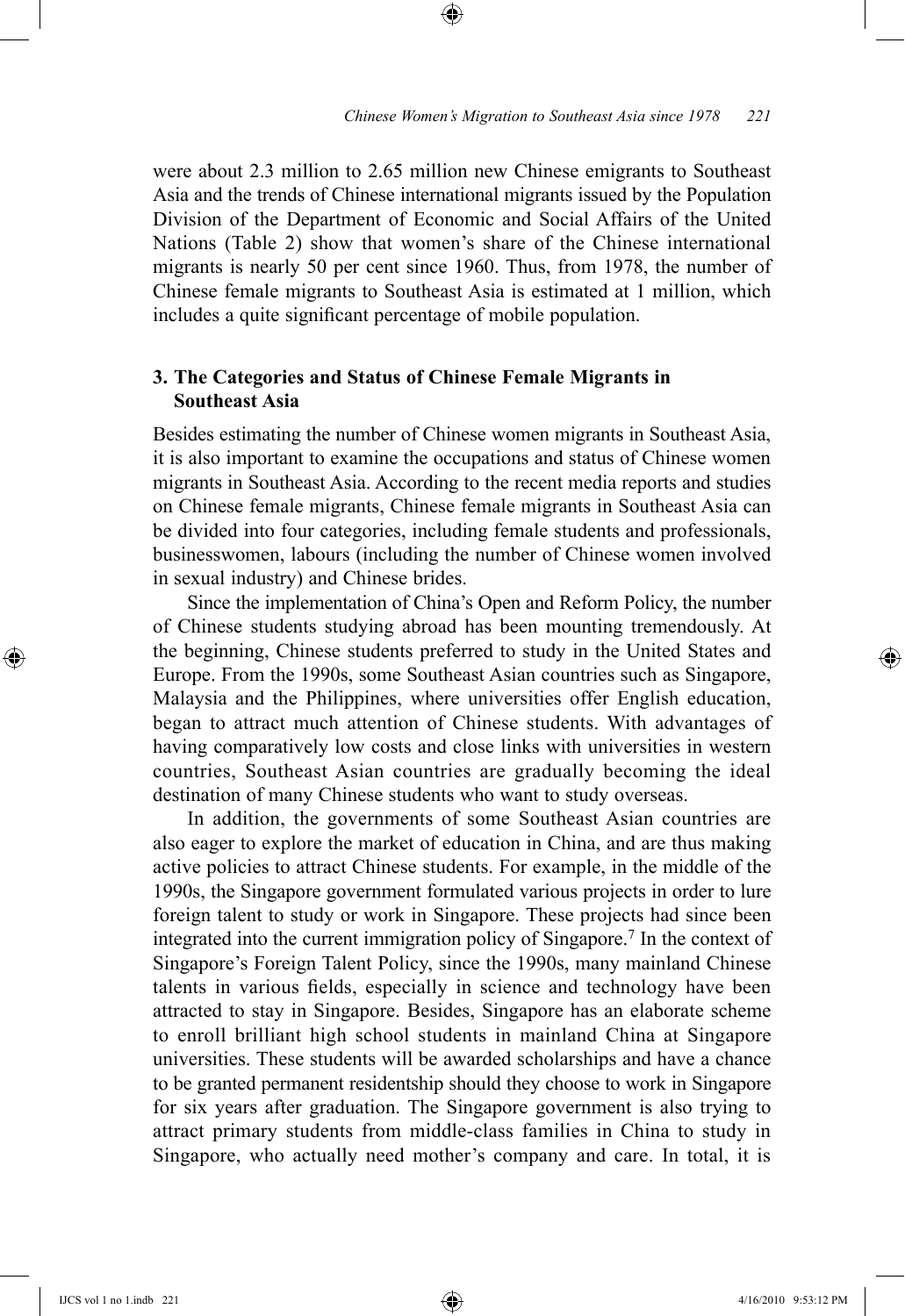| Table 2 Trends of Chinese International Migrants, 1960-2005 |        |        |                                                                            |        |        |        |        |        |        |        |
|-------------------------------------------------------------|--------|--------|----------------------------------------------------------------------------|--------|--------|--------|--------|--------|--------|--------|
| Index                                                       | 1960   |        | 1965 1970 1975                                                             |        | 1980   | 1985   | 1990   | 1995   | 2000   | 2005   |
| Chinese migrants<br>Total number of                         | 248163 | 263127 | 283256                                                                     | 301542 | 314399 | 326904 | 379808 | 441274 | 512688 | 595658 |
| Female                                                      | 17583  | 128599 | 137719                                                                     | 144043 | 147234 | 156472 | 186565 | 216665 | 251729 | 292468 |
| Male                                                        | 30580  | 134528 | 145537                                                                     | 157499 | 167165 | 170432 | 193243 | 224609 | 260959 | 303190 |
| Women's share                                               | 47.4   | 48.9   | 48.6                                                                       | 47.8   | 46.8   | 47.9   | 49.1   | 49.1   | 49.1   | 49.1   |
| Source: Population Divisio                                  |        |        | on of the Department of Economic and Social Affairs of the United Nations. |        |        |        |        |        |        |        |

 $\bigoplus$ 

 $\overline{\phantom{a}}$ 

 $\bigoplus$ 

 $\overline{\phantom{a}}$ 

 $\bigoplus$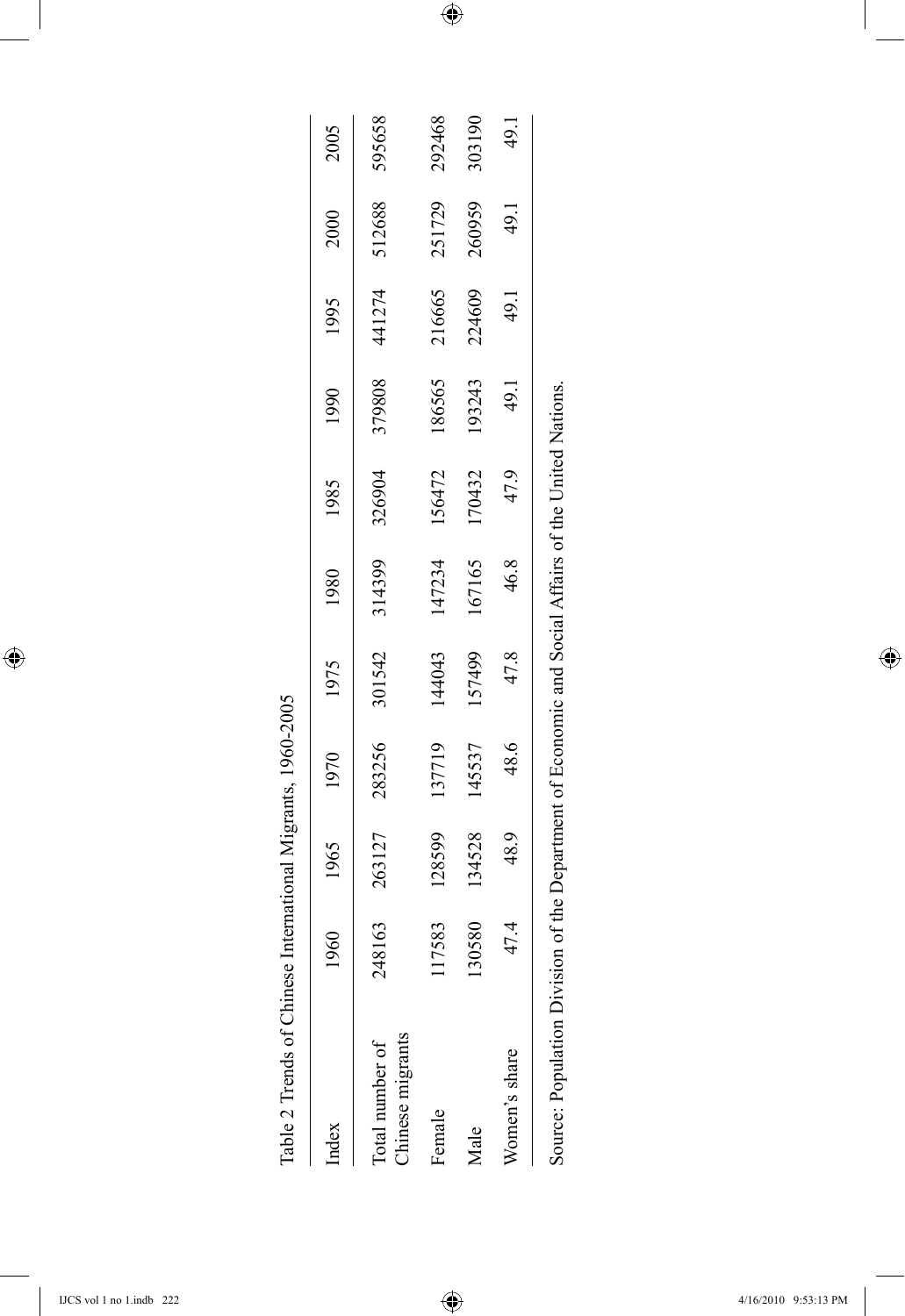estimated that Chinese students in Singapore amount to roughly 30,000. Besides Singapore, Malaysia too is becoming an educational hub for Chinese students. According to *Sin Chew Daily*, a Malaysian Chinese newspaper, the number of Chinese students in Malaysia is currently close to 10,000.<sup>8</sup> Among Chinese students in Singapore and Malaysia, female students account for quite a significant percentage. The Chinese female students are not only from China's traditional migrant-exporting areas like Fujian and Guangdong, but are also from the economically developed cities and the hinterland provinces in China.

⊕

The second group of Chinese female migrants in Southeast Asia consists of businesswomen. A study programme on new emigrants conducted by the School for Southeast Asian Studies of China's Xiamen University reveals that a number of Chinese female tourists who are frequently mobile between China and the Southeast Asian countries, especially in Malaysia, the Philippines and Thailand, are doing illegal retailing. They are largely from Fujian and Guangdong and repeatedly enter these countries by using tourist visas. There, they illegally peddle small household articles or miscellaneous fake articles around the town. Yao (2007) found in her case study on Putian women who are involved in such activities that this kind of business mainly run by mobile female tourists has already become an industry in the local areas and these women have set up a network including market wholesaling, transportation and retailing section (see Yao, 2007). Yao's (2007) study demonstrated that some Putian<sup>9</sup> women frequently fly to Malaysia, sometimes even making up to 7 roundtrips in one year. Thus, it is not strange that 90 per cent of the passengers on airlines from Xiamen or Fuzhou to Kuala Lumpur are women.

It is neither beneficial to reconstruct the history of Chinese women's migration to Southeast Asia, nor favourable to depict the contemporary Chinese women's migration landscape in Southeast Asia if we neglect the category of Chinese prostitutes whose number is increasing. In 2001, Jiu Dan, a Chinese female novelist in Singapore, published a book *Wuya* about Chinese students involved in prostitution in Singapore, which revealed the uneasy and embarrassing status of some Chinese students in Singapore to a certain extent. This book stirred enormous discussion among the Chinese societies globally in the context of the wave of Chinese studying abroad. On the one hand, following *Wuya*, a number of literature works on the Chinese female migrant group in Southeast Asia have come out, in which Chinese prostitution in Southeast Asia is more or less referred to. On the other hand, Singapore and Malaysian newspapers such as *Straits Times* and *Nanyang Siang Pau*  often report that Chinese female migrants have become increasingly involved in prostitution activities in the Southeast Asian countries. According to Malaysian Chinese newspaper reports, in 2000, the Malaysian police arrested

⊕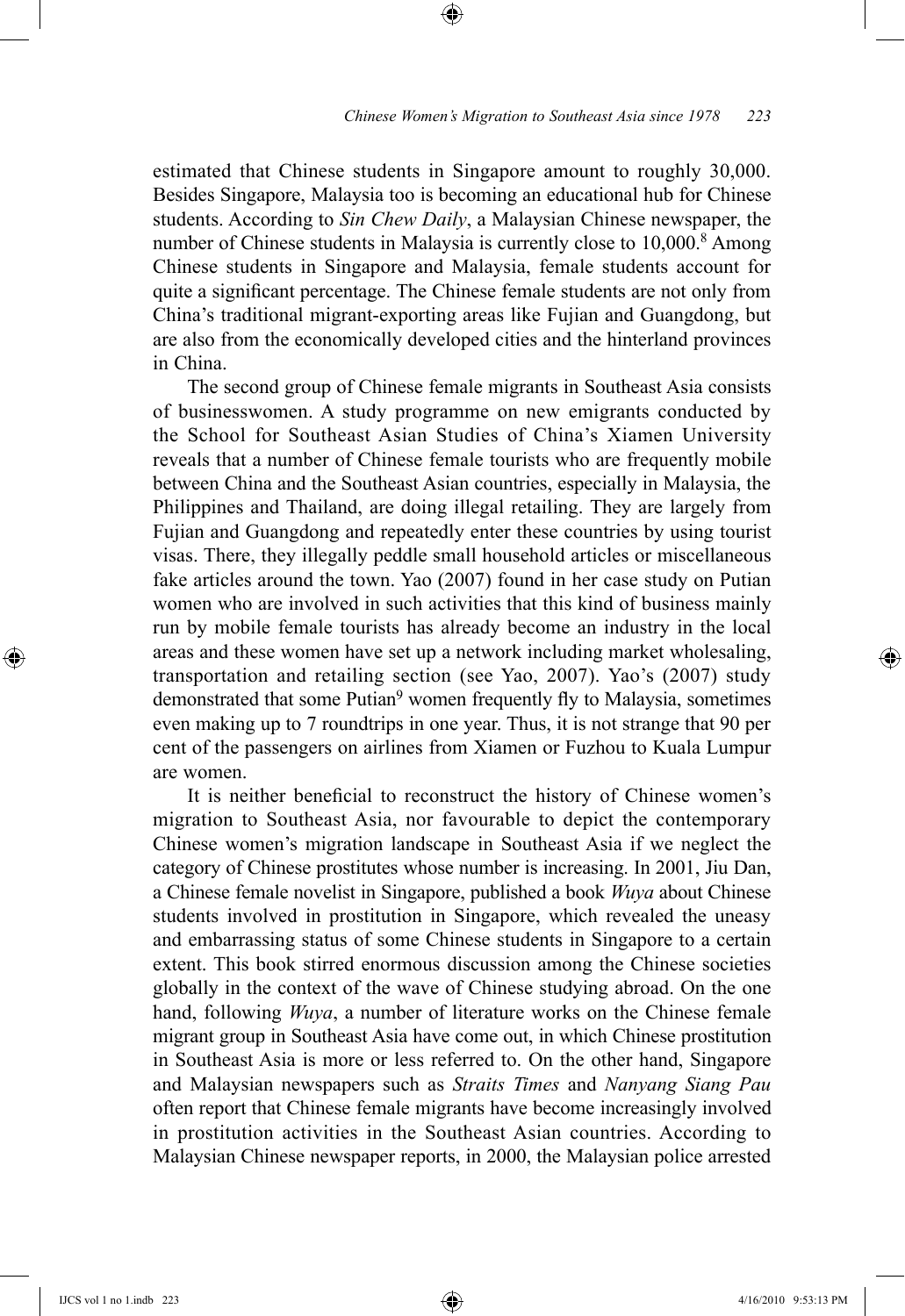#### *224 Shi Xueqin*

196 Chinese prostitutes from mainland China. This number went up rapidly to 1230 in 2002, 1971 in 2003, and 1821 in 2004. In 2005, the number of Chinese prostitutes was as high as 40 per cent of the total number of 4900 prostitutes arrested by the Malaysian police in 2005 (see Yao, 2007). Thus, it is clear that this phenomenon is becoming an increasingly serious social problem in Malaysia and other Southeast Asian countries. Such immoral activities committed by some Chinese female migrants have severely violated the local laws and damaged social and ethical norms, which is undoubtedly an important factor leading to resentment towards Chinese female migrants.

⊕

The fourth group of Chinese female migrants in Southeast Asia consists of the Chinese brides. International marriage has been a major motivation for women to move across national borders. With China's opening to the outside world, more and more Chinese women migrated abroad by international marriage. Southeast Asia has a large number of overseas Chinese who are comparatively well-off, and naturally becomes a preference of Chinese women. In 2006, over 6000 Chinese women legally registered marriage in Malaysia. According to a survey, 2.3 per cent of Chinese female migrants in the Philippines are from Jinjiang, a well-known *qiaoxiang* (i.e. "hometown of Chinese migrants") in Fujian. These women married Philippine Chinese and migrated to the Philippines (Hong, 2006).

In addition, it is noteworthy that compared with some migrant-exporting countries in Asia like the Philippines, Indonesia, Bangladesh and Sri Lanka, which export a large number of domestic workers, there are very few Chinese female migrants engaging in domestic service, as the structural characteristic of Chinese female migrants is shaped by several factors including the socialcultural norms, education as well as language, making Chinese female migrants less competitive than other Asian female labours.

#### **4. Chinese Female Migrants in Southeast Asia: Problem and Impact**

It is very clear that the increasing number of Chinese female migrants in Southeast Asia represents not only the continuity of China-Southeast Asia traditional link and the product of normalization of bilateral relations, but also the phenomenon of economic globalization and regional integration of China and Southeast Asia. As an enlarging group in Southeast Asian society, Chinese new migrants are playing an important role in promoting Southeast Asia's advancement in both the social and economic fields. However, problems and the negative impact produced by Chinese new migrants are also mounting and becoming a factor that damages bilateral relations.

The incident of the Malaysian police allegedly humiliating a mainland Chinese female tourist by conducting a strip-search strongly demonstrates the resentment towards Chinese female migrants in Malaysia. Although

⊕

↔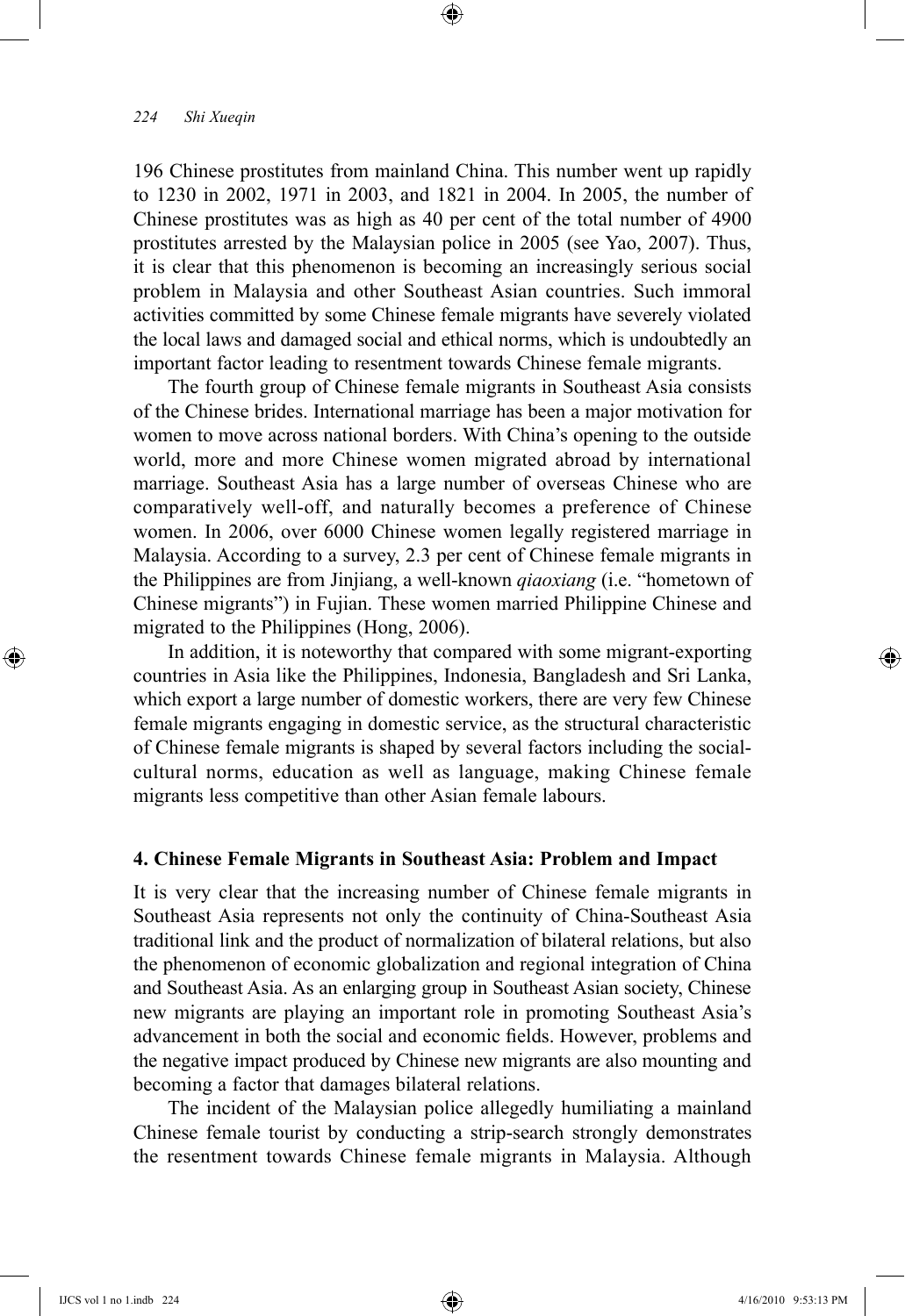the Malaysian government had sent its home affairs minister to Beijing to apologize officially for the incident and try to salvage the country's reputation as a tourist destination, it is not easy to defuse the common resentment towards some Chinese women's immoral activities in society.

⊕

The image of Chinese female migrants in Southeast Asia is generally being simplified negatively as a category of "China doll" and "study mother" (*pei du ma ma* in Singapore), in which the fact of the multi-structure of Chinese female migrants in Southeast Asia is actually being ignored. As a result, there is an emerging trend to boycott the Chinese female migrants in Malaysian society after the 2005 incident, which had a negative impact on the normal migration of Chinese women and communication between China and Southeast Asia<sup>10</sup>

It should be pointed out that the problem of "China doll" in Southeast Asia is a part of the thriving prostitution industry in the region, which is closely related with economic prosperity in Asia-Pacific in recent years. With the rapid development of tourism in the region, the Southeast Asian countries are unavoidably confronting mounting problems by tourism such as illegal migrants, prostitutes,  $HIV/ALDS$ , smugglers and so on.<sup>11</sup> In the case of "China doll" issue, it cannot be separated from Southeast Asia's strategy of advertising tourism in China.

Since 1978, with a booming economy, China removed limits of overseas travels to allow Chinese civilians to take holidays overseas with preference to the Southeast Asian Countries. As a friendly neighbouring country in which a substantial number of overseas Chinese resided, Thailand was firstly granted the Approved Destination Status for Chinese in 1988. With the normalization of relationship between China and other Southeast Asian countries, all other Southeast Asian countries had been granted Approved Destination Status for Chinese in the following years.12

In order to woo Chinese tourists, the Southeast Asian countries have taken many measures, including loosening entry regulations and simplifying immigration procedures. For example, on 1st November 2003, the Singapore government declared that mainland Chinese could enter Singapore by Visa-Upon-Arrival and have their stay extended to no more than 30 days. This was very effective in encouraging Chinese visitors, with 71,013 Chinese tourists arriving in Singapore in December, which represented an increase of 21 per cent compared to that in October.13 Following Singapore, other Southeast Asian countries also extended the Visa-Upon-Arrival policy to Chinese tourists. Due to the favourable policy and convenience as well as comparatively lower expenses, enormous numbers of Chinese tourists flooded into neighbouring Southeast Asia as their first preference of overseas travel adventures. The number is thus increasing remarkably, and there are over 3 million Chinese tourists who arrived annually in Southeast Asia from 2004

⊕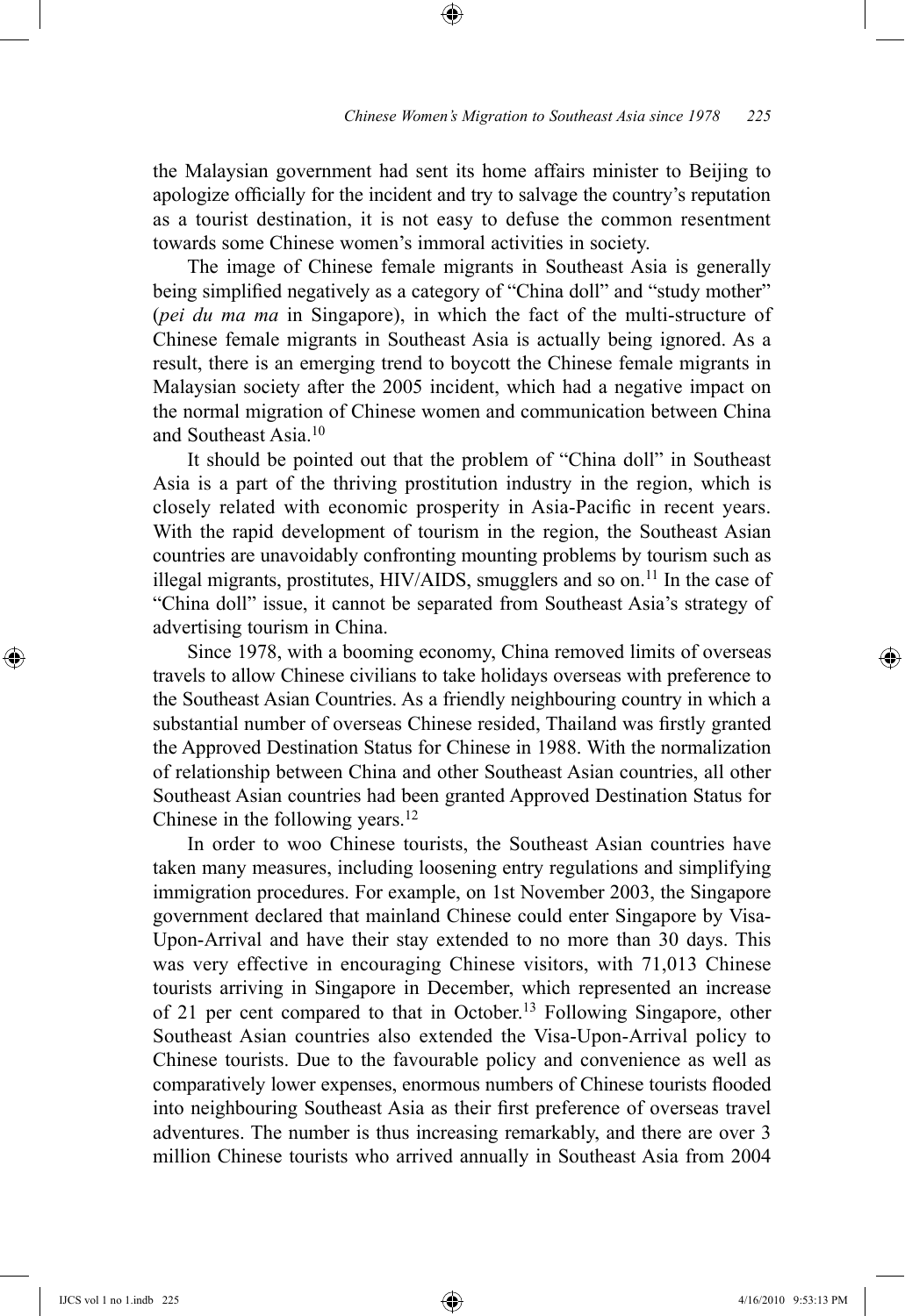to 2007, which accounted for 10 per cent of Chinese overseas tourists.<sup>14</sup> According to the data issued by the ASEAN secretariat, following EU and Japan, China is becoming the third tourist source country for Southeast Asia. Among Southeast Asian countries, Thailand, Singapore and Malaysia are the big winners in the competition of wooing Chinese tourists. In 2005, 800,000 Chinese tourists landed in Thailand<sup>15</sup>, while over 1 million mainland Chinese visited Singapore in 2006.16 Meanwhile, the Malaysian government aggressively promoted the "Visit Malaysia Year 2007", and succeeded in luring over 800,000 Chinese tourists to visit Malaysia despite the aftermaths of the 2005 incident.17 Comparatively, the Philippines and Indonesia received much fewer Chinese tourists. However, both countries are also actively exploring the China market, resulting in the fruitful arrival of aggressively increasing numbers of Chinese tourists  $-159,000$  to Indonesia in 2005<sup>18</sup> and 130,000 to the Philippines in 2006 respectively.19

⊕

Economically, the flood of Chinese tourists brought Southeast Asian countries considerable earnings in foreign exchange. However, the increasing number of tourists also unavoidably resulted in severe social problems such as the Chinese prostitutes who conveniently exploit their tour visas to enter Southeast Asia, and the illegal immigrants who land in legal ways by tour visas and extend their stay illegally. Southeast Asia is a major residing place of Overseas Chinese, and is regarded as an ideal immigration destination for mainland Chinese from southern China which is closely linked with these countries. According to a survey by a programme on Fujian New Immigrants, it was indicated that roughly 34.1 per cent of Jinjiang emigrants to the Philippines were tourists, of which 91.1 per cent extended their stay, including a quite significant percentage of women, who could capitalize on the traditional immigrant network to survive easily in the Philippines (Hong, 2006). Fujianese keeps the tradition of emigration, in both legal and illegal ways. It is said that the Xiamen airport has received 9,200 repatriated illegal emigrants from Malaysia, Japan, the Philippines, Thailand and Korea from 1998 to 2003, of whom most are Fujianese (Yao, 2007).

As a matter of fact, China and Southeast Asian countries both have paid attention to the issue of Chinese female migrants. Disturbed by "China doll syndrome", some Singaporeans appealed to their government to be cautious in making immigration policies, paying enough attention to the negative impact produced by excessively loose immigration policies.20 Similarly, the Malaysian government has tightened tour visa regulations, limiting young Chinese women exclusively, so that Chinese women ranging from 10 to 25 years old could enter Malaysia only if they were accompanied by a male family member. The humiliating incident in 2005 exposed the severe resentment towards Chinese women tourists in the Malaysian society, which produced the pretty negative impact on China-Malaysia relationship. In order to mend

⊕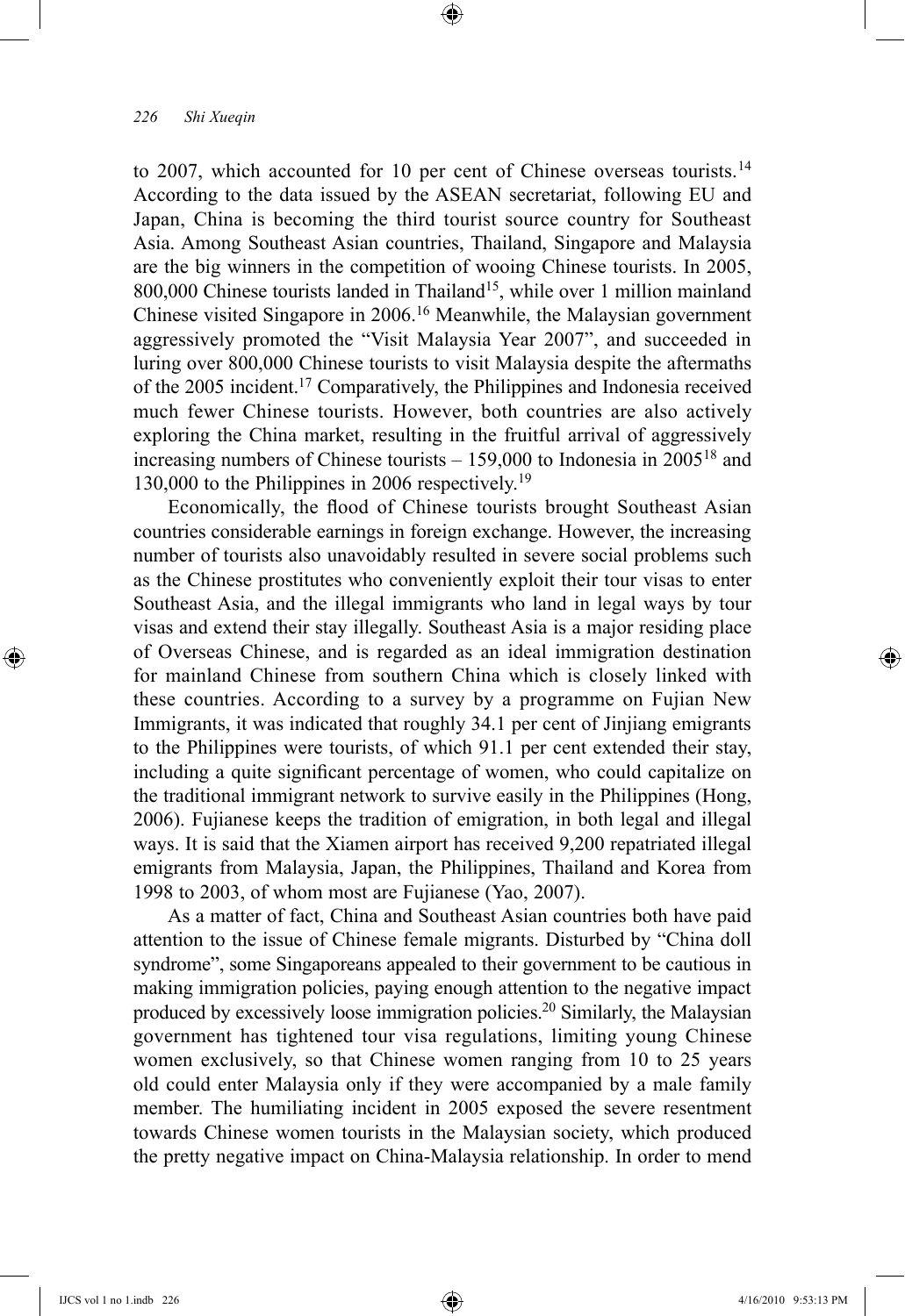the damaged relations, the Chinese premier Wen Jiabao consulted with his counterpart the Malaysian premier Abdullah Badawi on this incident in the East Asia Summit in December 2005 in Kuala Lumpur. This suggests that the migrant issue is increasingly becoming a factor influencing bilateral relations. In short, the influence of the surging tourism in East Asian integration would be beyond the economic dimension, and it is necessary to be very prudent on tourism (migration) policies in the regional integration process.

⊕

## **5. Conclusion**

The feminization of migration is becoming a significant phenomenon in the era of globalization. Chinese women migrants represent not only a striking gender issue in the era of globalization, but also a serious issue with regards to diplomatic conflicts in the context of the increasingly deepening regional integration in East Asia. In the case of Chinese women migration to Southeast Asia discussed in this paper, firstly, it demonstrates that the traditional link between China and Southeast Asian countries has been playing an important role in maintaining and promoting Chinese women's migration to Southeast Asian countries. Secondly, we notice the role of tourism in promoting Chinese women's migration to Southeast Asia and its impact on bilateral relations, which reveals the interplay between cross-boundary travel and international relations. Mowlana and Smith argued that international travel, as an important part of trade, actually reflects one side of a nation's foreign policy, and as a result, international travel is an important constituent of international relations (Hall, 1994: 59). China is becoming an important guest source of Southeast Asia, and this fact regulates to some extent the relationships between China and Southeast Asia. In the context of East Asian regional integration, booming tourism and a series of issues with regards to tourism should be integrated into the China-ASEAN regional integration and sustainable development agenda.

## **Notes**

⊕

- 1. From 1950s to mid-1980s, in some border provinces, there existed cases of migration to Southeast Asia. For example, in Yunnan, in the 1970s, thousands of *zhiqing* (which means "youth intellectual", a term coined during China's Cultural Revolution) who could not stand the toil in rubber plantations crossed the border to join the Myanmar Communist troop in Northern Myanmar. And in Fujian, thousands Fujianese migrated illegally to the Philippines to seek family reunification or better living in the mid-1970s.
- 2. Actually, it is very difficult to collect the precise number of Chinese new migrants to Southeast Asia owing to various factors. Professor Zhuang Guotu's estimation just reveals a huge number of Chinese new migrants in Southeast Asia, which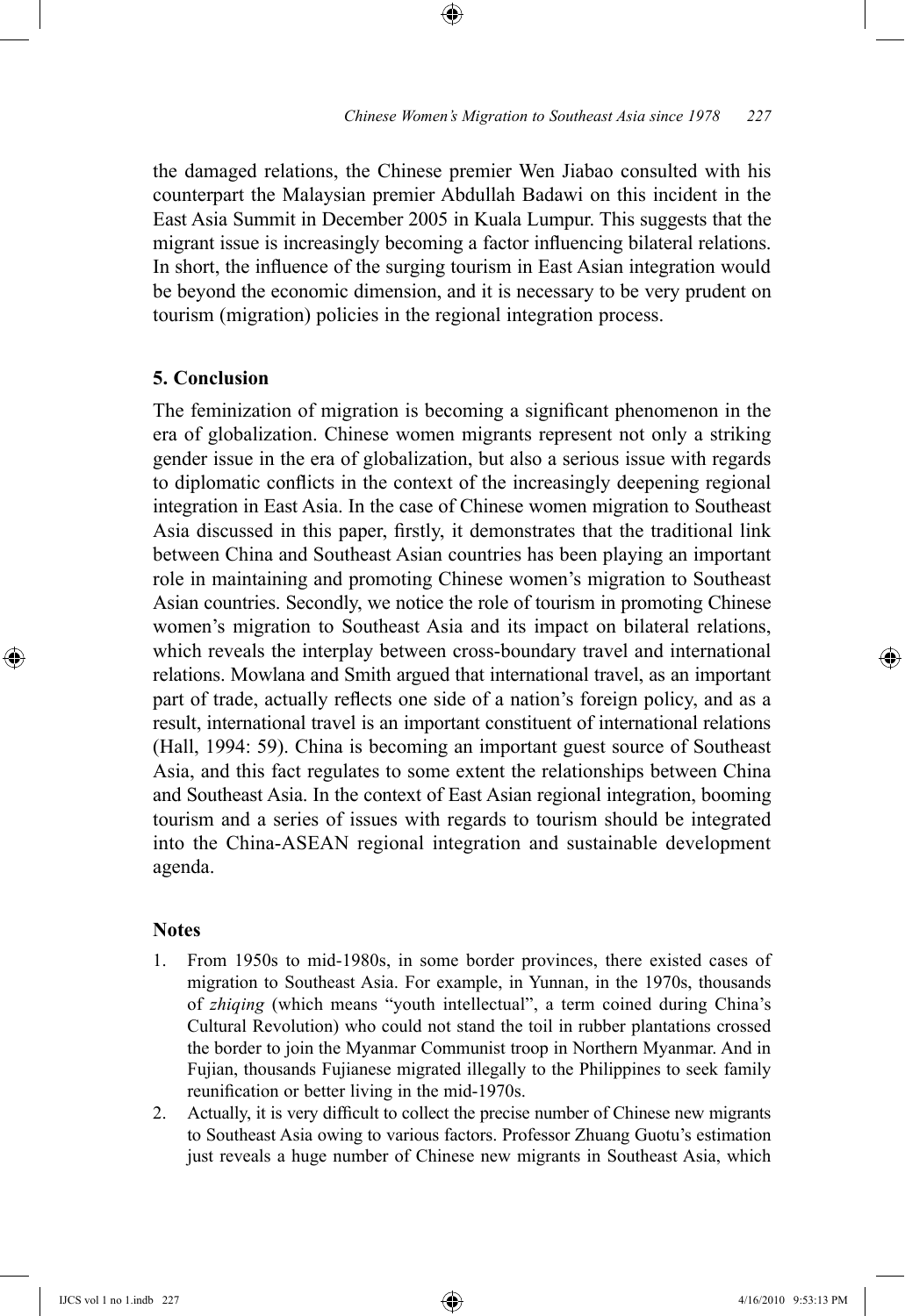## *228 Shi Xueqin*

include a great number of Taiwanese businessmen and their family members. See Zhuang (2008).

- 3. "Study mother" is a term coined by the Chinese media in Singapore (*The Straits Times*, 24th August 2003). It literally means "mothers accompanying their children who are studying". "Study mother", a practice among some Chinese middle-class families, is a product of the project of transnational education launched by the Singapore government. These families send their children to Singapore for English-based education, and most of them have to find a job in order to afford the high remaining expenses. Some of them have been involved in vice (sexual) activities and are strongly condemned by the Singaporeans. Similarly, the term "China dolls" refers to China's young women who are involved in sexual trade in Singapore and other Southeast Asian countries.
- 4. However, according to the Malaysian government's investigation, the woman in the strip-searching video-clip could be a non-Chinese.
- 5. "Half-sky" is a term coined in the early period of the People's Republic of China. Chinese leaders had envisioned a China in which women would hold up half the sky. Thus, "half-sky" literally means that women have the capability to hold up half the sky equally as men do.
- 6. For example, from 1934 to 1938, the number of Chinese women who migrated to Malaya was increasing – 35063 (1934), 40921 (1935), 51522 (1936), 95911 (1937) and 44993 (1938), which were respectively about 38.18 per cent, 31.99 per cent, 39.76 per cent, 46.65 per cent and 53.43 per cent of the total numbers of Chinese migrants during the same period. See Fan (2005: 80).
- 7. Vince Chong, "Foreign Talent Policy Here to Stay: Lee Kuan Yew", *The Business Times*, 19th February 2003. <*http://yaleglobal.yale.edu/display.article?id=999*>
- 8. *http://www.chinaqw.com/lxs/lxsxw/200812/27/144095.shtm*
- 9. Putian is a well-known *qiaoxiang* where people historically largely migrated to what is today Malaysia to make a living. The 1980 census of Malaysia reported that the ancestral home of 0.33 per cent of the Malaysian ethnic Chinese is in Putian. Till now, Putian people tend to capitalize on this kind of link with local Putian community to realize migration or run businesses.
- 10. For example, the leader of the Women's Wing of the Malaysian Chinese Association (MCA), a major component party of the ruling coalition, publicly opposed to opening the domestic labour market to mainland Chinese women, and suggested that the problem of Chinese female migrants in Malaysia should be worked out before implementing the policy of importing Chinese maids.
- 11. See Chheang (2008). The paper examines and analyzes the development of tourism in Cambodia since the 1990s and its impact on the social and economic dimensions, with focus on mismanagement and ineffectualness of tourism policy which led to the spread of HIV/AIDS and the boom of children sex industry.
- 12. From 1990 to 1992, Singapore, Malaysia and the Philippines were granted Approved Destination Status for Chinese tourists, Viet Nam, Myanmar, Brunei, Cambodia and Indonesia were granted the same status from 2000 to 2002, and the People's Republic of Laos was given the status in 2005.
- 13. *http://www.getformesingapore.com/previous2004/previous050704*
- 14. *http://www.cnta.gov.cn/html/2008-6/2008-6-2-14-52-59-213.html*

IJCS vol 1 no 1.indb 228 4/16/2010 9:53:13 PM

 $\bigoplus$